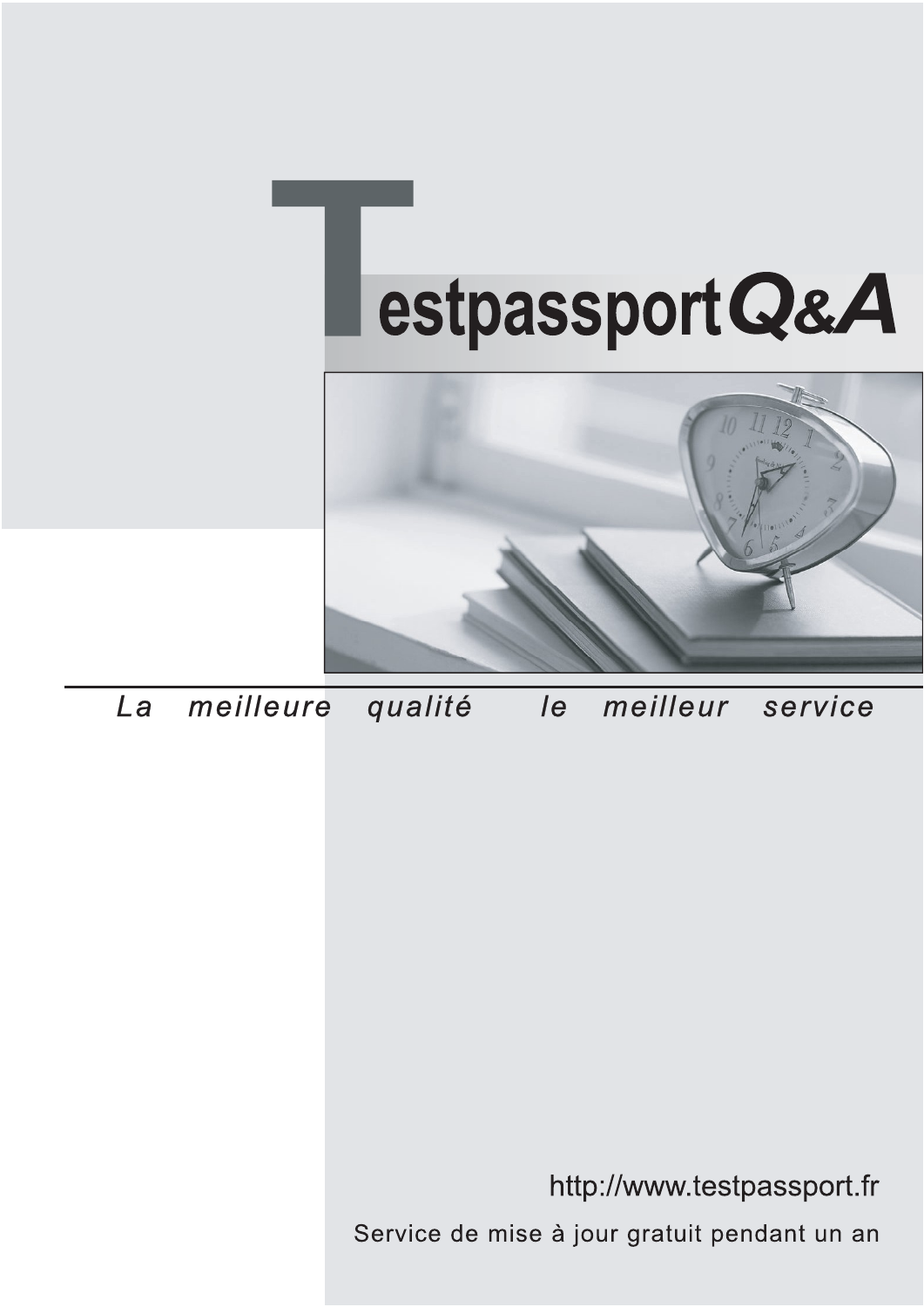## **Exam** : **BCP-221**

**Title** : Supporting BlackBerry Devices/Enterprise version 5.0

## **Version** : Demo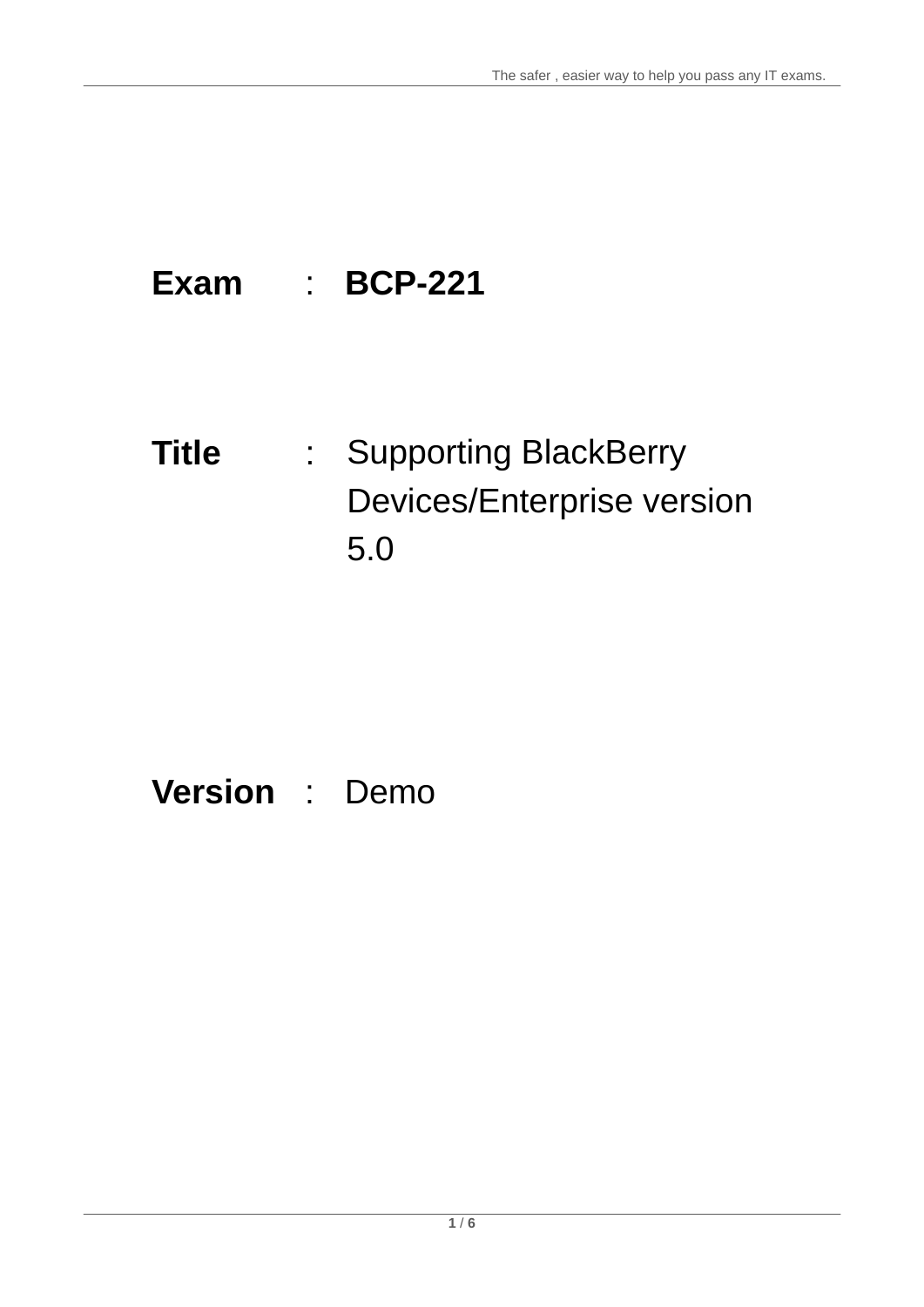1.Which two files are generated by the BlackBerry Desktop Manager during synchronization with advanced logging enabled? (Choose two.)

A. Dmtrace.log

- B. Jvm.log
- C. Tiff.log

D. Pttrace.log

E. Sync.log

Answer: C,D

2.Since upgrading the BlackBerry Device Software, a BlackBerry device user is reporting that custom audio notifications are no longer configured. Which two of the following options may resolve the issue? (Choose two.)

A. Synchronize using BlackBerry Desktop Manager to import any pre-existing custom audio profiles B. Create a new Audio Profile in BlackBerry Desktop Manager Media Manager and import it with the

application loader tool

C. Manually recreate the lost notifications in the Profiles application of the BlackBerry device

D. If a backup file was created in BlackBerry Desktop Manager, restoring the Options database will restore custom profiles

E. Download new ring tone content from the service provider and install using the BlackBerry Browser Answer: C,D

3.A BlackBerry device user does not possess an organizer application like Microsoft Outlook. Which translator will work for them to obtain a copy of their contacts and calendar on the computer with BlackBerry Desktop Manager? (Choose one.)

A. Plain Text

- B. ASCII text
- C. CSV
- D. Notepad
- E. Wordpad

Answer: B

4.A BlackBerry device user filtered message count in the BlackBerry Administration Service is increasing and no email messages are being forwarded to the BlackBerry device. Which of the following may be the cause of this? (Choose one.)

A. The user does not have sufficient wireless coverage

B. The BlackBerry device setting for f no filters apply, send email to handheld is set to No The BlackBerry device setting for if no filters apply, send email to handheld is set to No

C. The user has not been provisioned for Enterprise services

D. The user mail client rules/policies are interfering with message delivery Theuser mail client rules/policies are interfering with message delivery

E. The service books on the BlackBerry device are corrupt

Answer: B

5.Which two of the following processes can determine the current build version of BlackBerry Desktop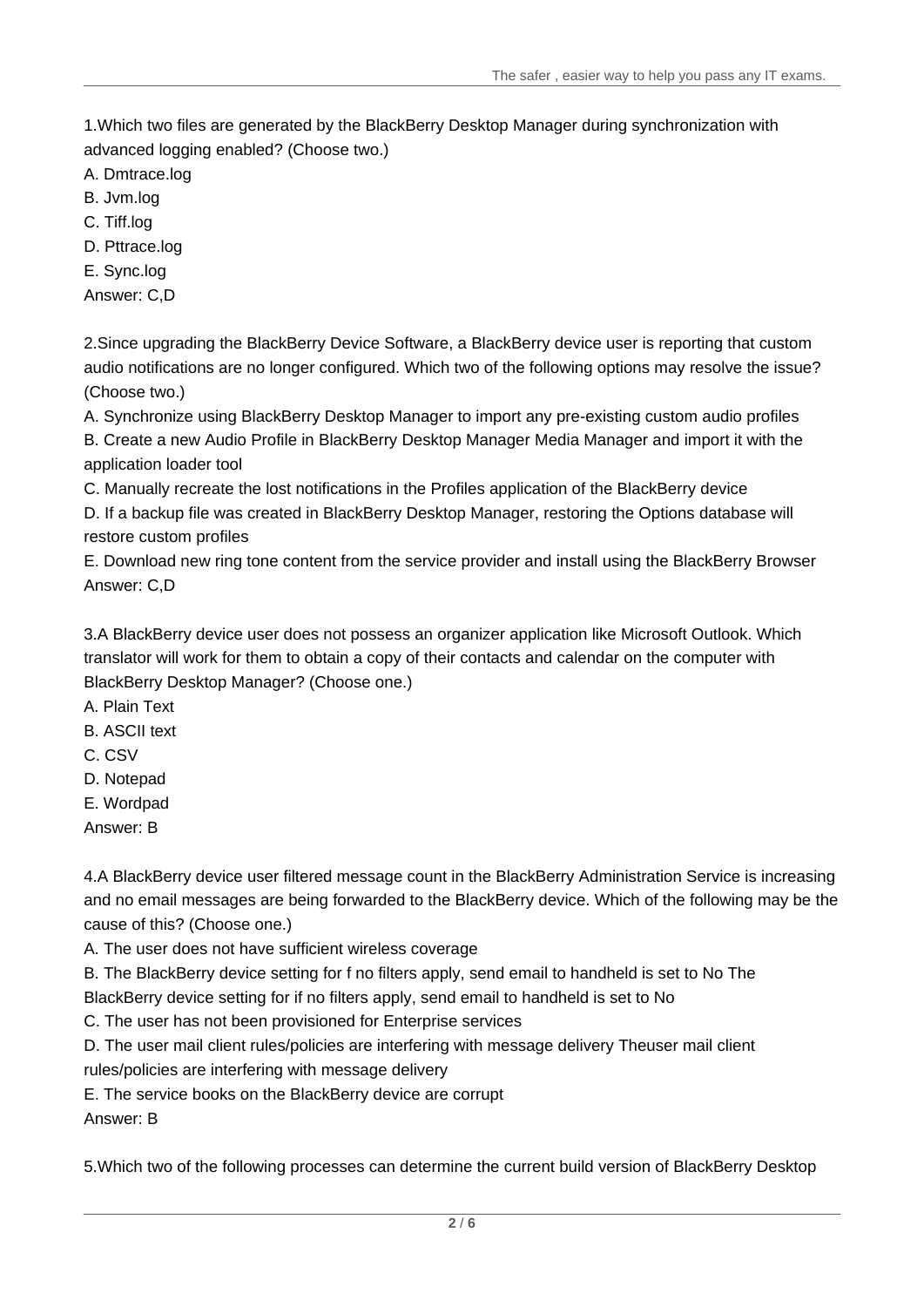Manager that is installed? (Choose two.)

A. Right click the BlackBerry Desktop Manager icon on the desktop and review properties

B. Open BlackBerry Desktop Manager > Help > About Desktop Manager

C. Launch the BlackBerry Desktop Manager application and look at the title bar at the top of the application and the control of the control of the control of the control of the control of the control of the control of the control of the control of the control of the control of the control of the control of the control

D. Open Control panel > Add / remove programs > Select Desktop Manager and choose lick here for support info in Windows

E. Look on the BlackBerry Desktop Manager CD

Answer: B,D

6.Which of the following components must be selected during a custom install of BlackBerry Desktop Software for S/MIME and Wi-Fi support? (Choose one.)

- A. S/MIME Support Package
- B. BlackBerry device software
- C. BlackBerry Security support package
- D. Certificate Synchronization
- E. BlackBerry advanced networking support

Answer: D

7.Which two of the following media card settings on the BlackBerry device need to be turned on to copy files between Windows Explorer and the media card? (Choose two.)

- A. Media Card Support
- B. USB Flash Drive Bypass Mode
- C. Mass Storage Mode Support
- D. USB Dongle Support
- E. Auto Enable Mass Storage Mode When Connected

Answer: A,C

8.What is taking place at the Verifying Encryption stage of the wireless enterprise activation process? (Choose one.)

A. The BlackBerry device and BlackBerry Enterprise Server are negotiating a master encryption key

B. All personal information on the BlackBerry device is being compressed, encrypted and sent over the wireless network to the BlackBerry

Enterprise Server

C. All settings on the BlackBerry device are being verified by the BlackBerry Enterprise Server for security considerations

D. The BlackBerry Enterprise Server is sending service book information to the BlackBerry device

E. The BlackBerry device is scanning the BlackBerry Enterprise Server settings for security considerations

Answer: E

9.If the BlackBerry device is displaying a lower case edge connection status, which two of the following actions can a BlackBerry device user perform on the BlackBerry device? (Choose two.) A. Browse the Internet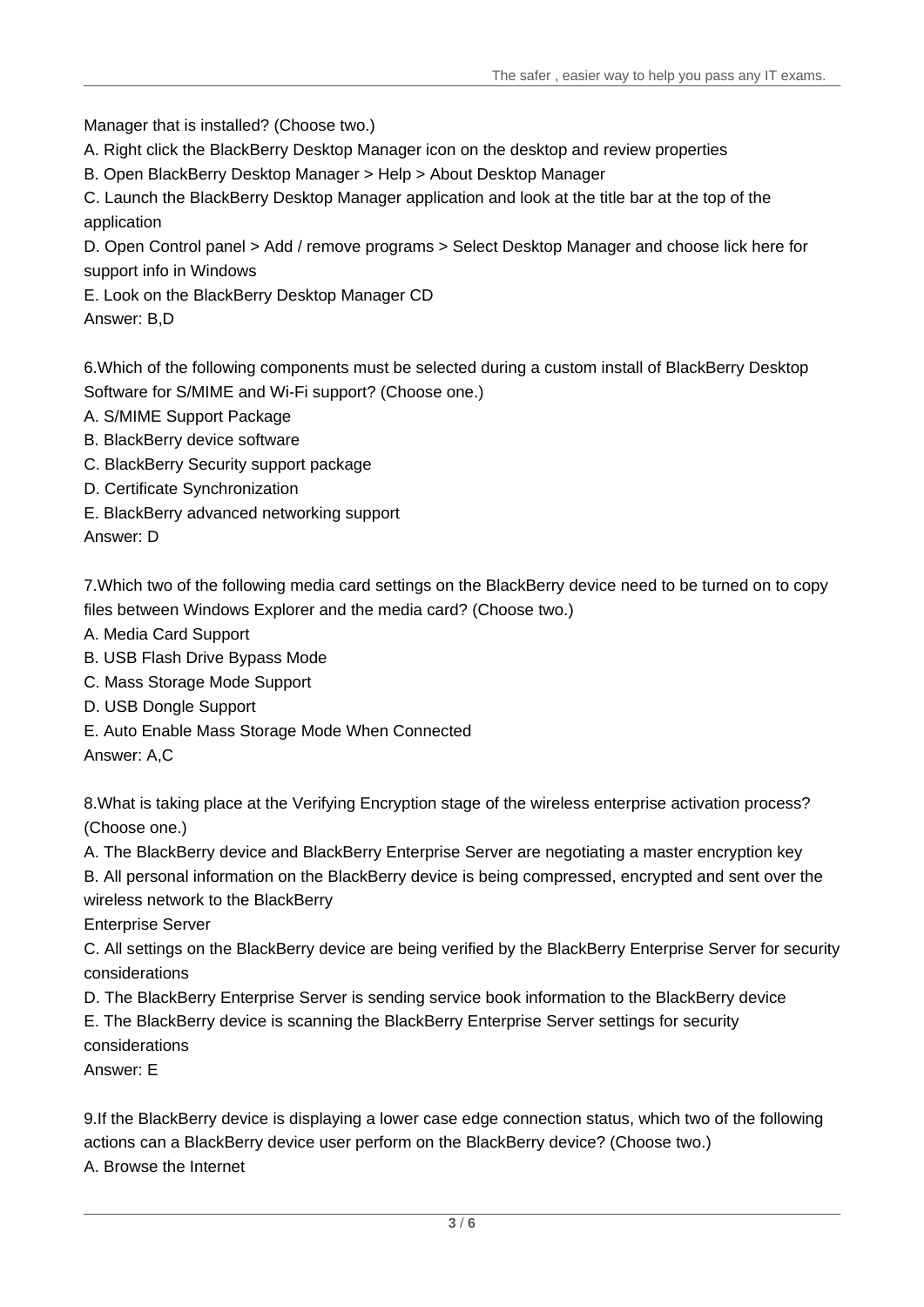- B. Send or receive email messages
- C. Send or receive SMS messages
- D. Send or receive PIN messages
- E. Make or receive phone calls

Answer: C,E

10.Which of the following will resolve a VM 517 error (Choose one.)Which of the following will resolve a VM 517 error (Choose one.)

- A. Removing and re-inserting the BlackBerry device battery
- B. Performing a security wipe
- C. Setting appropriate content store permissions
- D. Reinstalling the BlackBerry Device Software using the application loader tool

E. Removing and re-seating the BlackBerry device SIM Card Removing and re-seating the BlackBerry device SIM Card

Answer: D

11.Which two of the following are types of searches that can be performed in the BTSC? (Choose two.)

- A. Targeted
- B. Software assisted
- C. Boolean
- D. Natural Language
- E. Choice Focused

Answer: C,D

12.Which three of the following steps can be taken to secure a BlackBerry device remotely if it has been activated on a BlackBerry Enterprise Server? (Choose three.).

- A. Reset the password and lock the BlackBerry device
- B. Apply a more restrictive IT policy
- C. Send a 911 notification to the service provider with the BlackBerry device PIN from the

BlackBerry Enterprise Server

- D. Push disabled service books to the BlackBerry device
- E. Perform a remote security wipe and disable the BlackBerry device

Answer: A,B,E

13.By default, which three of the following options will delete all the user data on a BlackBerry device? (Choose three.)

- A. Enter incorrect password 10 times
- B. Use the Wipe command in BlackBerry Device Manager
- C. Choose Wipe Handheld from general options in security settings
- D. Uninstall any application from the Application Permissions menu
- E. Use the application loader tool to install new BlackBerry device software

Answer: A,C,E

14.A BlackBerry device user is trying to synchronize personal data and is receiving the following error: No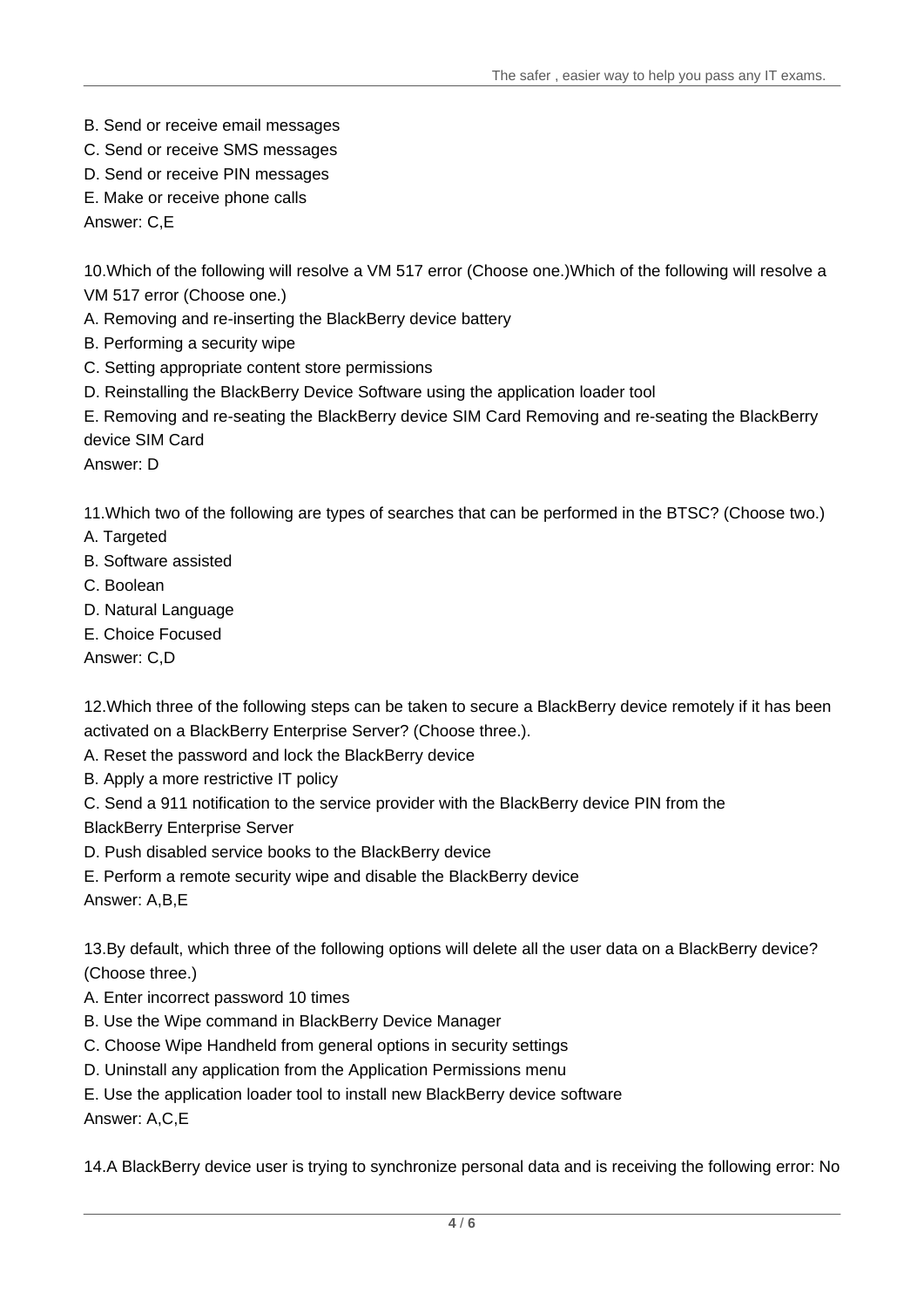applications configured for synchronization What might cause this error? (Choose one.)

A. The user MAPI profile is corrupt

- B. Other synchronization software on the user computer has caused a conflict
- C. The Synchronize application has not been installed in BlackBerry Desktop Manager
- D. The user has not run through the configuration steps for the Synchronize application

E. Duplicate items in the user registry have caused a conflict

Answer: D

15.Which three of the following steps occur during the wireless enterprise activation process? (Choose three.)

A. Service books are sent to the BlackBerry device from the BlackBerry Enterprise Server

B. The BlackBerry device reboots after it has finished synchronizing all organizer data (PIM) items

C. An encryption key is negotiated between the BlackBerry Enterprise Server and BlackBerry device

D. The BlackBerry Enterprise Server populates the PIN number of the BlackBerry device in the BlackBerry Administration Service

E. The BlackBerry device must be connected to the user computer to complete the last stage of the wireless enterprise activation process

Answer: A,C,D

16.What happens after the BlackBerry device user has entered the enterprise activation information and selects Activate on the BlackBerry device? (Choose one.)

A. The BlackBerry Dispatcher Service contacts the BlackBerry device over the wireless network and negotiates an encryption key

B. The BlackBerry device submits an ETP.DAT email message directly to the BlackBerry Enterprise Server

C. The BlackBerry device submits the enterprise activation data to the wireless network

D. The system administrator of the BlackBerry Enterprise Server will receive a request to activate, which can either be accepted or denied

E. The BlackBerry device service books are verified by the BlackBerry Enterprise Server Answer: C

17.A BlackBerry device user notices email messages are being randomly deleted from the BlackBerry device only days after receiving them. The user is not active on a BlackBerry Enterprise Server and does not use BlackBerry Desktop Manager to synchronize with the messaging client. What are two possible reasons the user email messages are being deleted? (Choose two.)

A. The email messages database is corrupt

- B. The BlackBerry device user does not have sufficient network coverage
- C. The BlackBerry device is in a low memory state
- D. The hosted mailbox has reached its storage limit

E. The email messages are being automatically filed and hidden

Answer: A,C

18.A user wants to connect a BlackBerry device to BlackBerry Desktop Manager using Bluetooth to synchronize. Which of the following are requirements? (Choose one.)